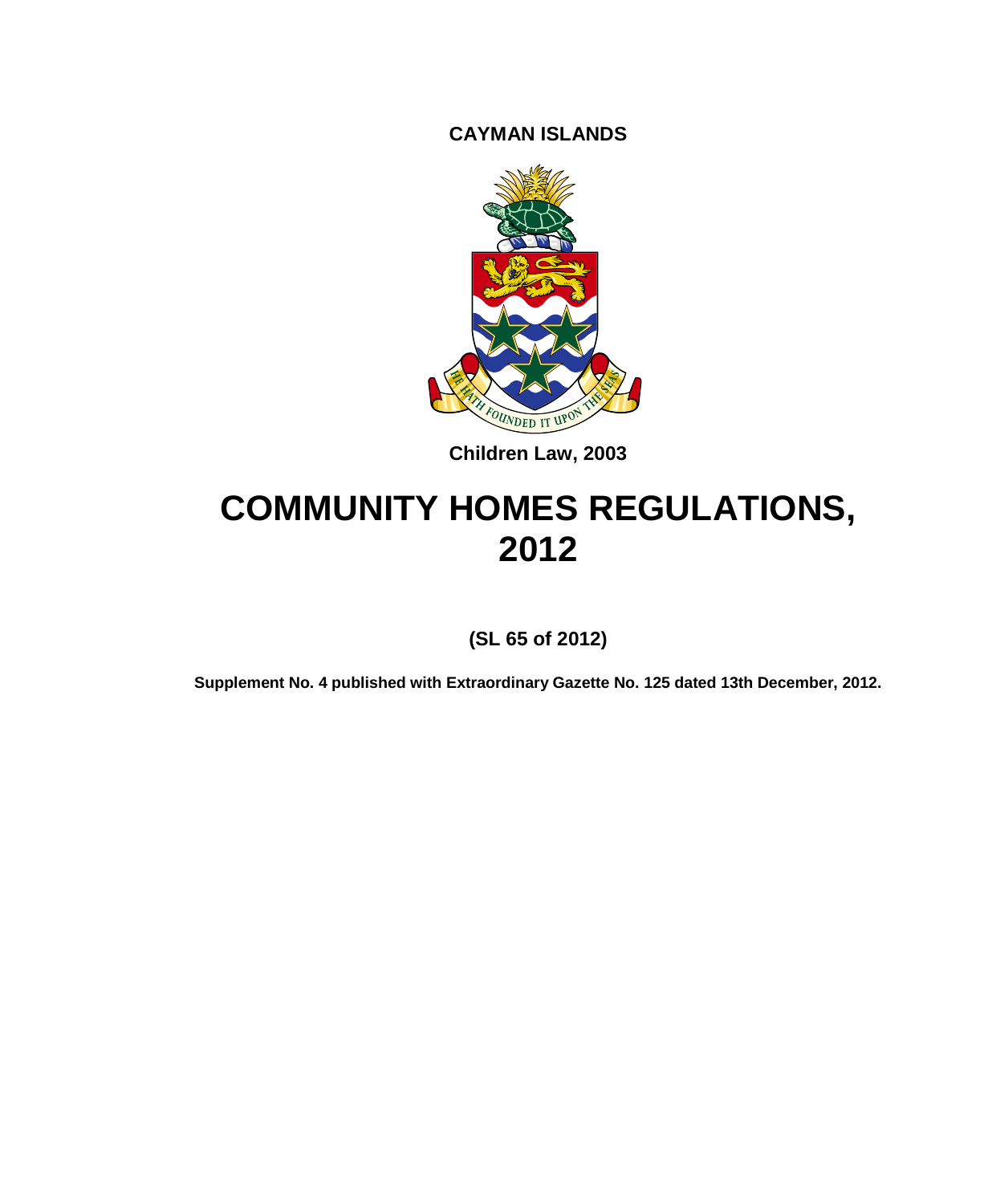# **PUBLISHING DETAILS**

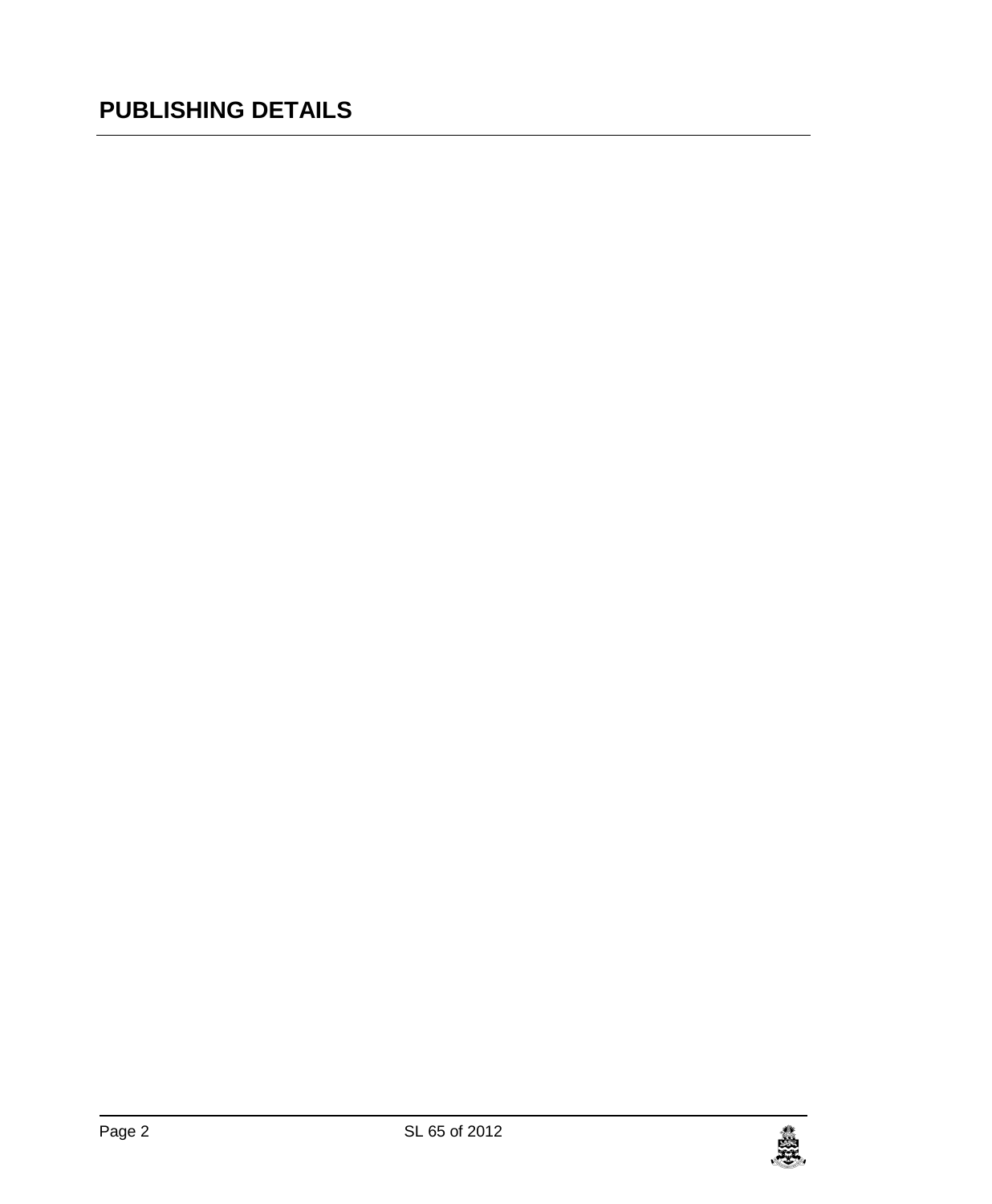### **CAYMAN ISLANDS**



### **Children Law, 2003**

# **COMMUNITY HOMES REGULATIONS, 2012**

**(SL 65 of 2012)**

### **Arrangement of Regulations**

Regulation Page

### **PART I - [PRELIMINARY](#page-4-0)**

### **PART II - [CONDUCT OF COMMUNITY HOMES](#page-5-1)**

| 4.  |  |
|-----|--|
| 5.  |  |
| 6.  |  |
| 7.  |  |
| 8.  |  |
| 9.  |  |
| 10. |  |
| 11. |  |
| 12. |  |
| 13. |  |
|     |  |

### **PART III - [ADMINISTRATION OF COMMUNITY HOMES](#page-10-0)**

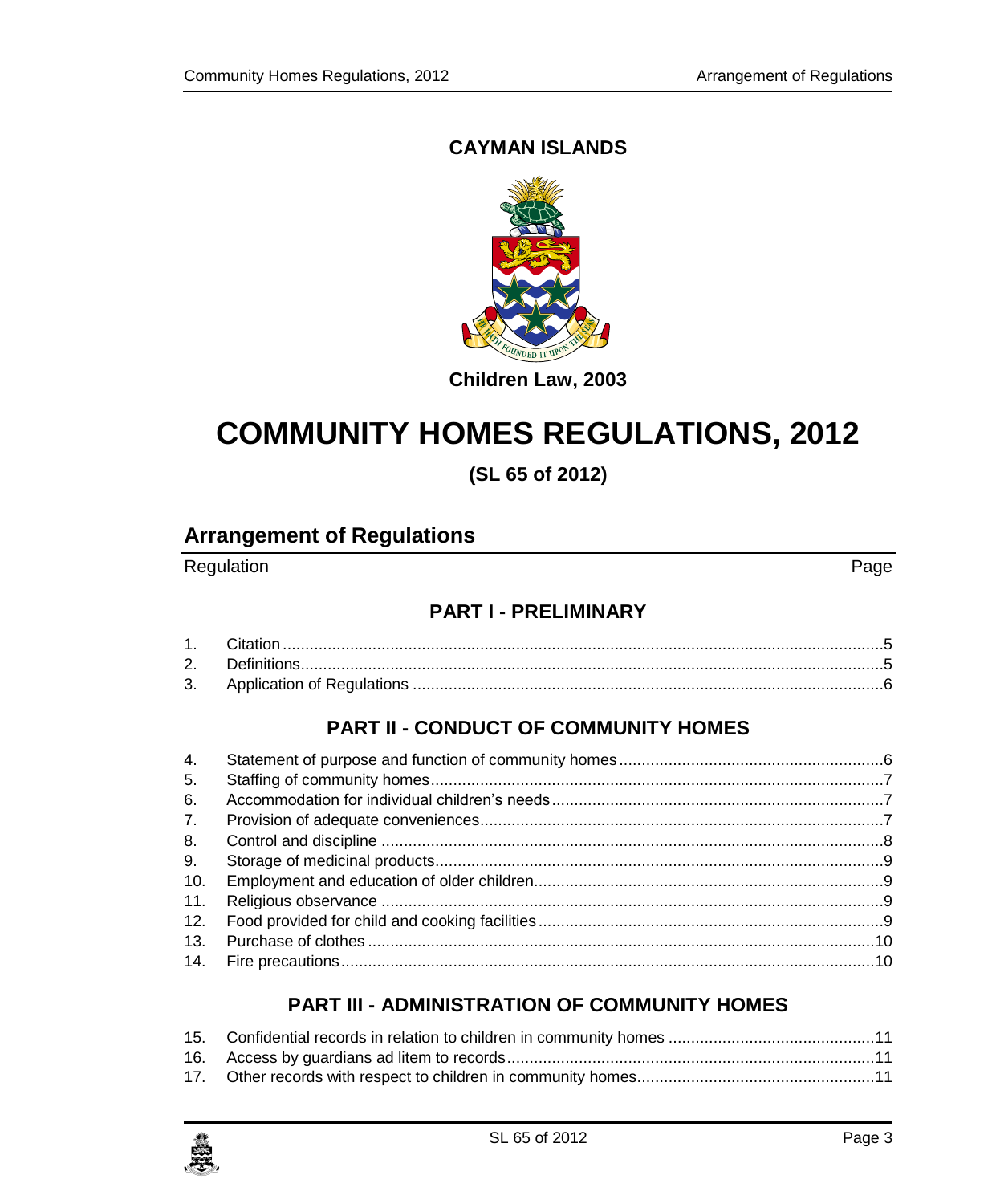### **PART IV - [COMMUNITY HOMES](#page-12-2)**

| <b>SCHEDULE 1</b>                                                                                                |    |
|------------------------------------------------------------------------------------------------------------------|----|
| STATEMENT TO BE KEPT RELATING TO COMMUNITY HOMES                                                                 | 15 |
|                                                                                                                  |    |
|                                                                                                                  |    |
| <b>SCHEDULE 2</b>                                                                                                |    |
| <b>INFORMATION TO BE INCLUDED IN CONFIDENTIAL RECORDS CONCERNING</b><br><b>CHILDREN IN COMMUNITY HOMES</b>       | 17 |
| <b>SCHEDULE 3</b>                                                                                                | 19 |
| <b>INFORMATION TO BE INCLUDED IN OTHER CONFIDENTIAL RECORDS CONCERNING</b><br><b>CHILDREN IN COMMUNITY HOMES</b> | 19 |

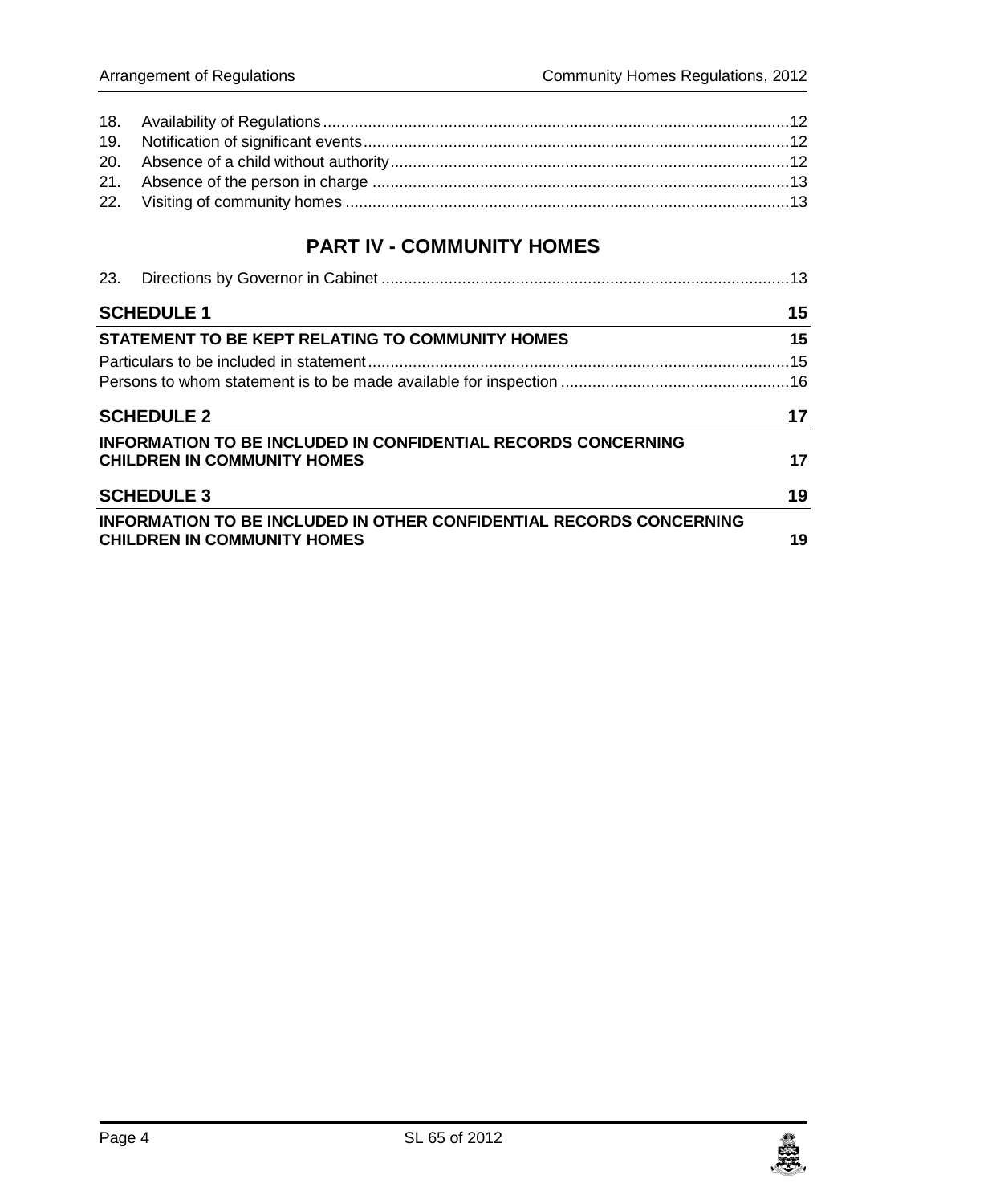### **CAYMAN ISLANDS**



# **COMMUNITY HOMES REGULATIONS, 2012**

**(SL 65 of 2012)**

The Governor in Cabinet, in exercise of the powers conferred by paragraph 4 of Schedule 4 to the Children Law, 2003, hereby makes the following Regulations —

# **PART I - PRELIMINARY**

### <span id="page-4-1"></span><span id="page-4-0"></span>**1. Citation**

**1**. These Regulations may be cited as the Community Homes Regulations, 2012.

### <span id="page-4-2"></span>**2. Definitions**

**2**. In these Regulations —

"**assisted community home**" means a community home designated as an assisted community home in accordance with section 55(5) of the Law;

"**community home**" has the meaning given by section 55(3) of the Law and includes a community home maintained by the Department, a controlled community home or an assisted community home and the expression "**home**" shall be construed accordingly;

"**controlled community home**" means a community home designated as a controlled community home in accordance with section 55(4) of the Law;

"**Law**" means the *Children Law, 2003*;

"**medicinal product**" means any substance, article or device (including any instrument, apparatus or appliance) which is manufactured, sold, supplied or imported for use wholly or mainly in either or both of the following ways —

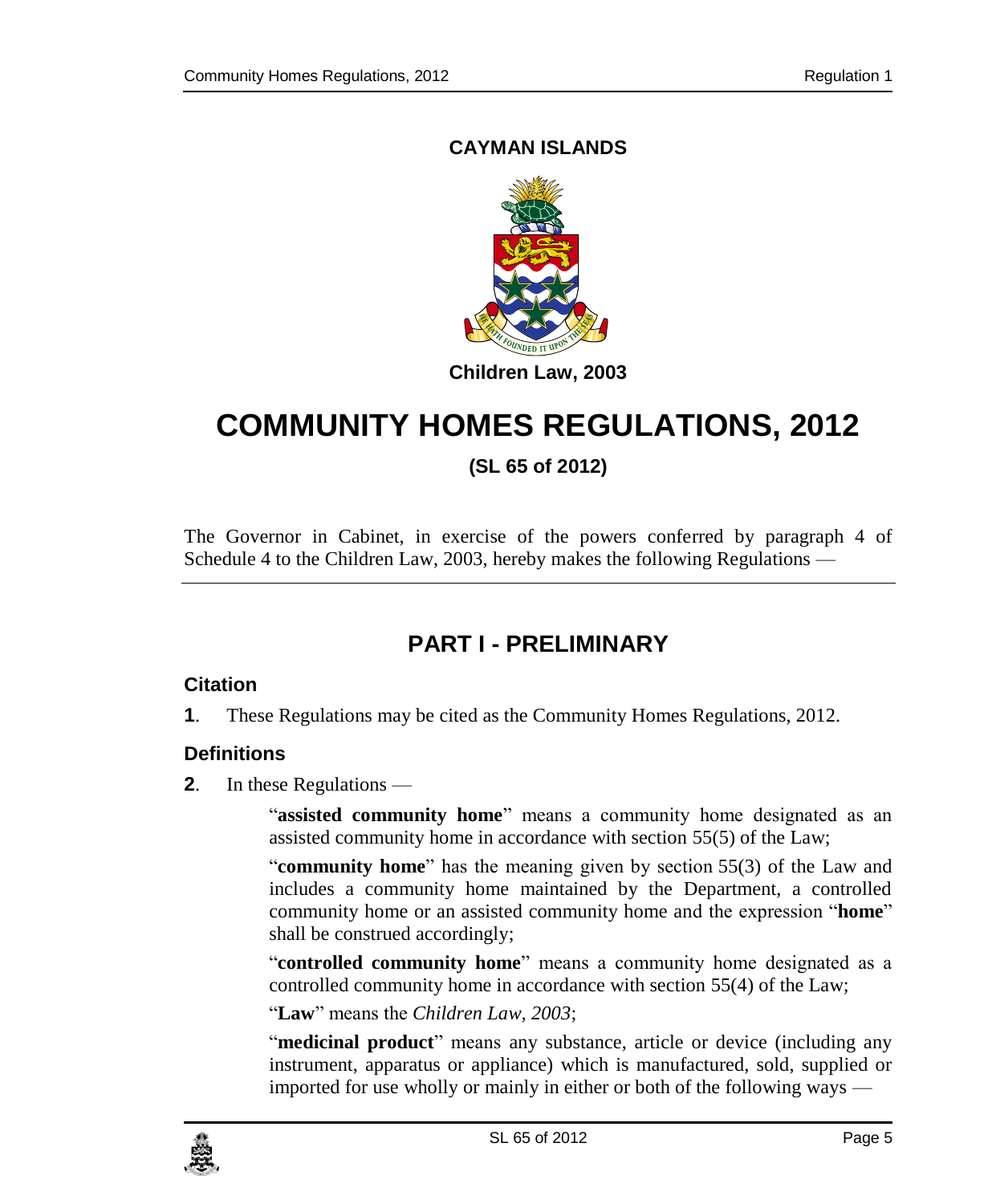- (a) use by being administered to one or more human beings for a medicinal purpose;
- (b) use as an ingredient in the preparation of a substance, article or device which is being administered to one or more human beings for a medicinal purpose;

"**person in charge**" means the person appointed by the responsible authority as the person in charge of the management of the community home;

"**registered medical practitioner**" means a person registered under the *Health Practice Law* (*2005 Revision*);

"**registered nurse**" means a person registered under the *Health Practice Law* (*2005 Revision*); and

"**responsible authority**" means —

- (a) the Department, in the case of a maintained community home; or
- (b) in the case of a controlled or assisted community home
	- (i) the body of managers; or
	- (ii) where a matter is reserved by Law or an instrument of management, the Department or voluntary organisation.

### <span id="page-5-0"></span>**3. Application of Regulations**

- **3**. (1) These Regulations shall not apply to premises used only to accommodate children for the purpose of a holiday for periods of less than twenty-eight days at a time in the case of any one child.
	- (2) Subject to section 64(11) of and Schedule 7 to the Law, any home in which a child is cared for and accommodated by a person who —
		- (a) is an approved department foster parent in relation to the child; or
		- (b) fosters the child privately,

is, so far as the provision of care and accommodation for that child is concerned, exempt from the definition of a "community home" in section 55(3) of the Law.

# **PART II - CONDUCT OF COMMUNITY HOMES**

### <span id="page-5-2"></span><span id="page-5-1"></span>**4. Statement of purpose and function of community homes**

**4**. (1) The responsible authority shall, within three months of the coming into force of these Regulations, compile, maintain and keep up to date, a written statement of the particulars mentioned in Part I of Schedule 1 relating to a community home.

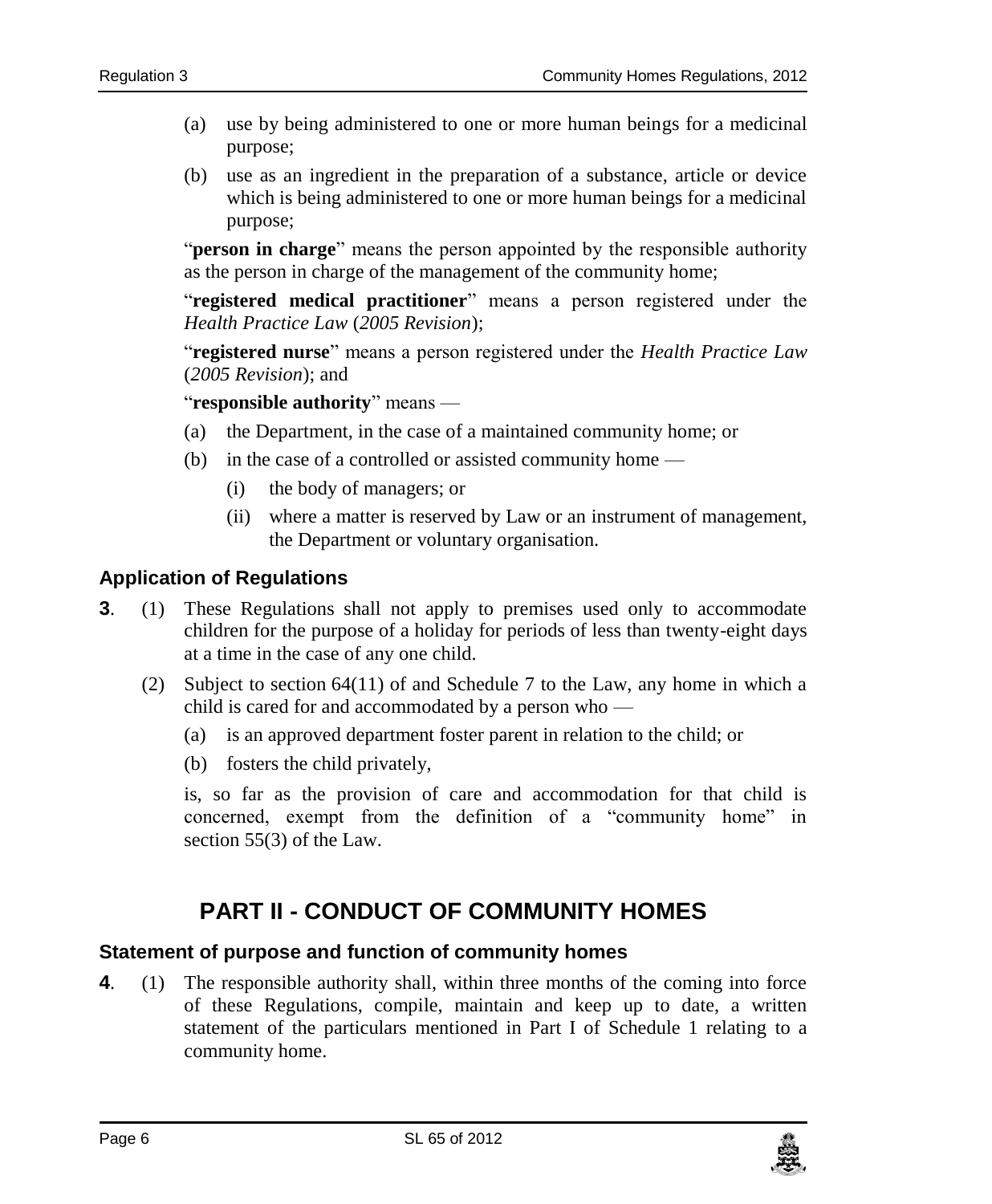(2) The statement referred to in paragraph (1) shall be made available for inspection by the persons referred to in Part II of Schedule 1, in addition to any other person who has a right under the Law to inspect this statement.

### <span id="page-6-0"></span>**5. Staffing of community homes**

- **5**. (1) The responsible authority shall ensure that the number of staff in a community home and their experience and qualifications are adequate to ensure that the welfare of the children in the community home is safeguarded and promoted at all times.
	- (2) The responsible authority shall ensure that the particulars specified in Part I of Schedule 1 are brought to the notice of all staff in the home.

### <span id="page-6-1"></span>**6. Accommodation for individual children's needs**

- **6**. (1) The responsible authority shall ensure that, insofar as it is practicable, each child in a community home is provided with an area within the home which is suitable for his needs.
	- (2) The area referred to in paragraph  $(1)$  shall be equipped with
		- (a) all the appropriate furnishings that would make the home habitable; and
		- (b) facilities that meet the needs of a child who is suffering from a physical or mental disability.

### <span id="page-6-2"></span>**7. Provision of adequate conveniences**

- **7**. (1) The responsible authority shall ensure that the home is provided with wash basins, hot and cold water, showers and toilets.
	- (2) The responsible authority shall ensure that all parts of the home are
		- (a) adequately lit and ventilated;
		- (b) kept in good structural repair;
		- (c) kept sanitary; and
		- (d) reasonably decorated and maintained.
	- (3) The responsible authority shall provide adequate facilities in the home for a child to meet privately with —
		- (a) his parents;
		- (b) any person who has parental responsibility for him;
		- (c) his relatives or friends;
		- (d) his attorney-at-law;
		- (e) his guardian ad litem;
		- (f) any independent person appointed for the child pursuant to the Representation Procedure (Children) Regulations, 2012;

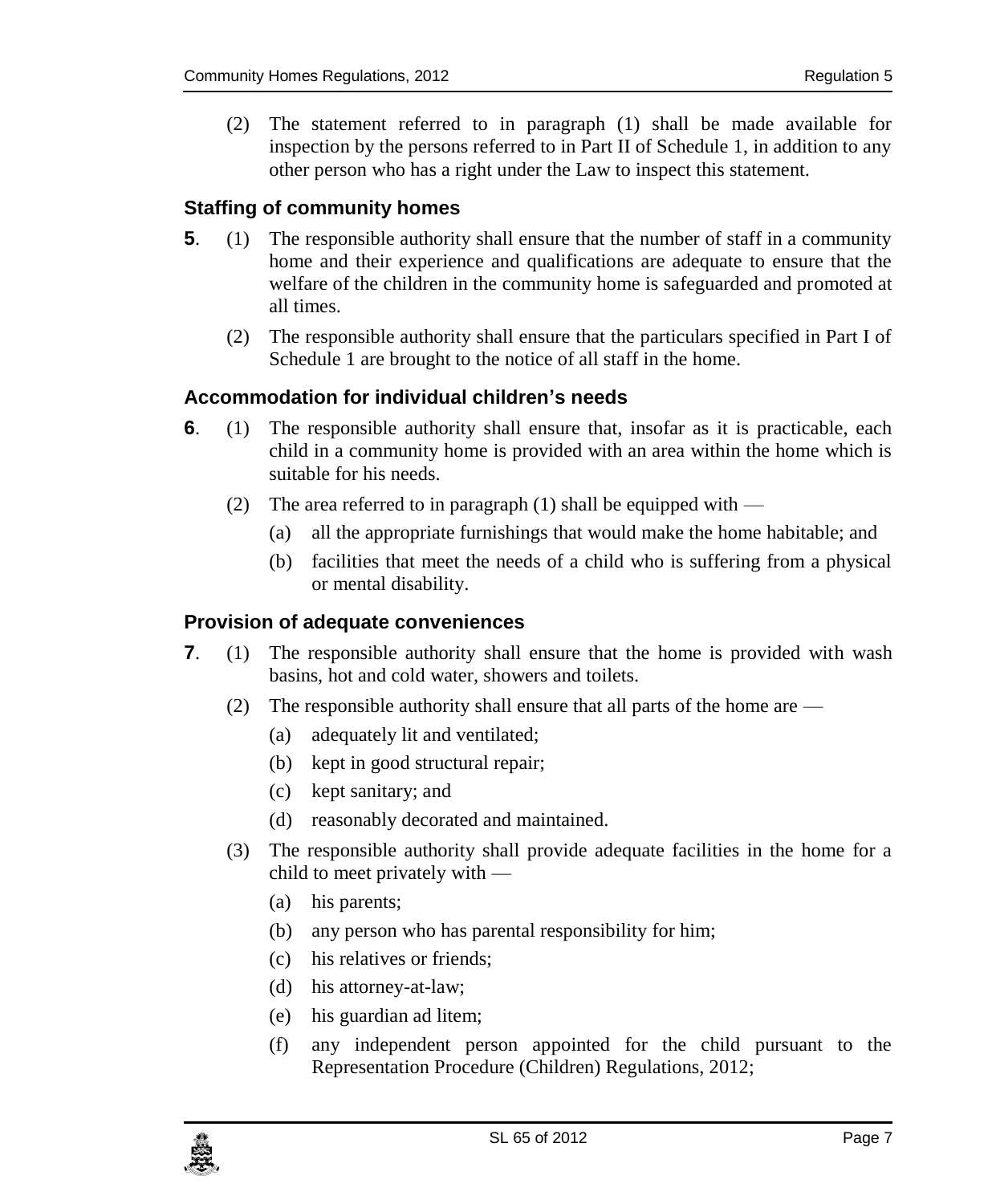- (g) any visitor appointed for the child in accordance with paragraph 14(7) of Schedule 2 to the Law; and
- (h) any person authorised in accordance with section 80(2) of the Law to conduct an inspection of the community home.
- (4) The responsible authority shall provide the children with adequate laundry facilities and other grooming conveniences.
- (5) The responsible authority shall provide adequate private telephone facilities for the use of the children in the home in accordance with the policies of the home.

### <span id="page-7-0"></span>**8. Control and discipline**

- **8**. (1) The responsible authority of a community home shall only apply those disciplinary measures within the home as are approved by the Department.
	- (2) The following acts shall not be practised in a community home
		- (a) corporal punishment;
		- (b) any deprivation of food or drink;
		- (c) any restriction on visits to or by any child unless it is in the best interest of the child;
		- (d) any restriction on or delay in communications by telephone or post with —
			- (i) his parents, unless it is in the best interest of the child;
			- (ii) any person who has parental responsibility for him, unless it is in the best interest of the child;
			- (iii) his relatives or friends, unless it is in the best interest of the child;
			- (iv) his attorney-at-law;
			- (v) his guardian ad litem;
			- (vi) any independent person appointed for the child pursuant to Representation Procedure (Children) Regulations, 2012;
			- (vii) any visitor appointed for the child in accordance with paragraph 14(7) of Schedule 2 to the Law;

(viii) any social worker assigned to the child by the Department;

- (e) any requirement that a child wear inappropriate clothes;
- (f) the deprivation of any form of health care or medication;
- (g) the intentional deprivation of sleep; and
- (h) any intimate physical examination of a child by any person other than a registered medical practitioner.

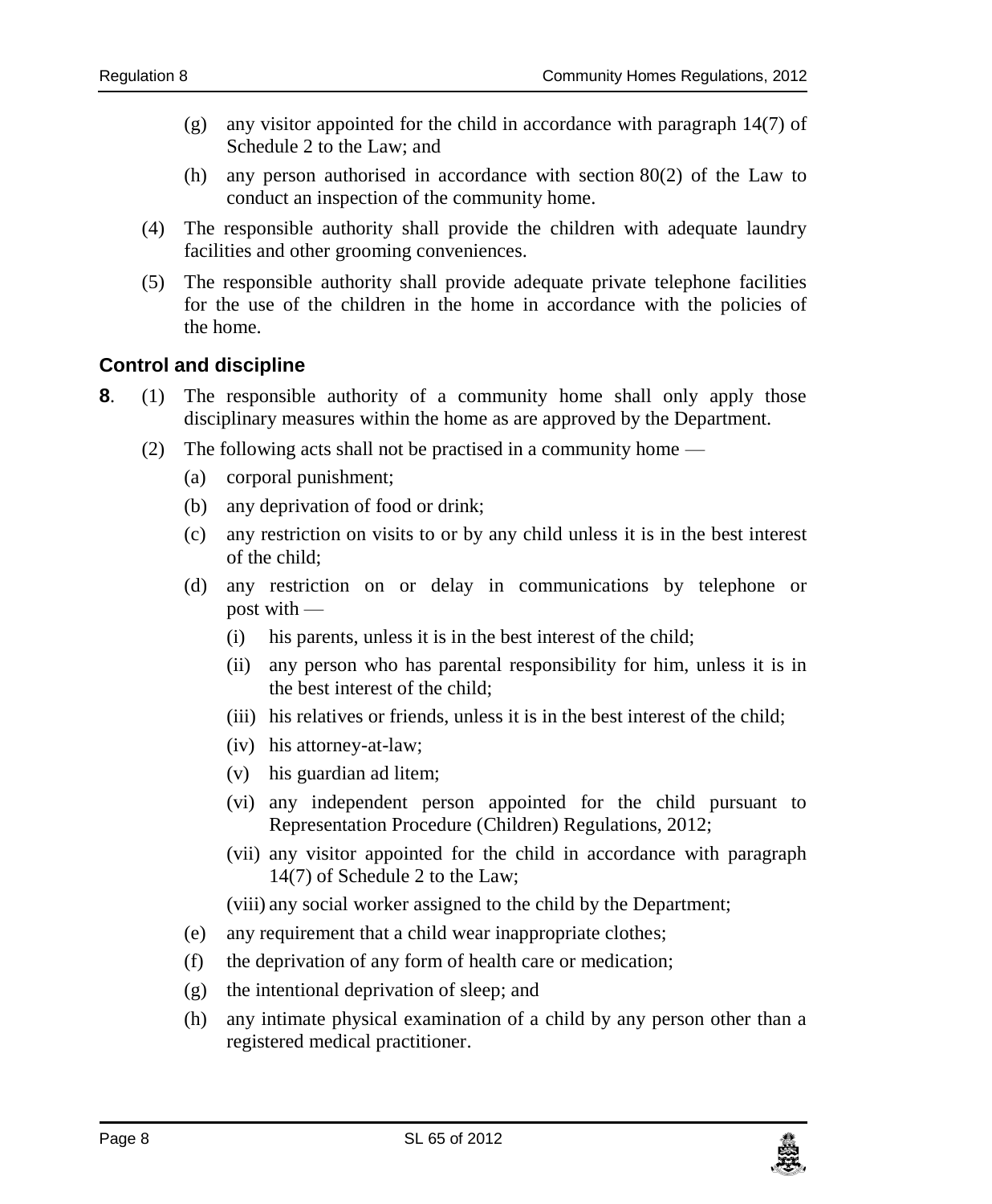- (3) Where disciplinary action has been taken against a child in a community home, the responsible authority shall, within twenty-four hours of the action, record or cause to be recorded in writing full particulars of the disciplinary action taken.
- (4) The particulars referred to in paragraph (3) shall include
	- (a) the date on which the action was taken;
	- (b) the reasons for the action;
	- (c) the name of the child against whom the action was taken; and
	- (d) the name of the person who enforced the action.

### <span id="page-8-0"></span>**9. Storage of medicinal products**

- **9**. (1) Subject to paragraph (3), the responsible authority shall store or cause to be stored in a secure place any medicinal product which is kept in the home so as to prevent any child accommodated in the home from having access to it otherwise than under the supervision of a member of staff of the home.
	- (2) Subject to paragraph (3), all medicinal products shall be administered by a member of staff of the community home acting on instructions received from a registered nurse or registered medical practitioner or by the registered nurse or registered medical practitioner.
	- (3) Paragraphs (1) and (2) shall not apply to a medicinal product which
		- (a) is stored by the child for whom it is provided in such a way that others are denied access to it; and
		- (b) may safely be self-administered by that child.

### <span id="page-8-1"></span>**10. Employment and education of older children**

**10**. The responsible authority shall assist with the making of arrangements for a child to pursue tertiary education, advanced training or gainful employment, where that child has attained the age where it is no longer required to provide compulsory fulltime education.

### <span id="page-8-2"></span>**11. Religious observance**

**11**. The responsible authority shall enable each child accommodated in a community home, insofar as it is practicable, to attend the services of, to receive instruction in, and to observe any requirement of the religious persuasion to which he belongs.

### <span id="page-8-3"></span>**12. Food provided for child and cooking facilities**

**12**. (1) The responsible authority shall ensure that a child accommodated in a community home is provided with food which is properly prepared, nutritious and provided in adequate quantities to meet the needs of the child.

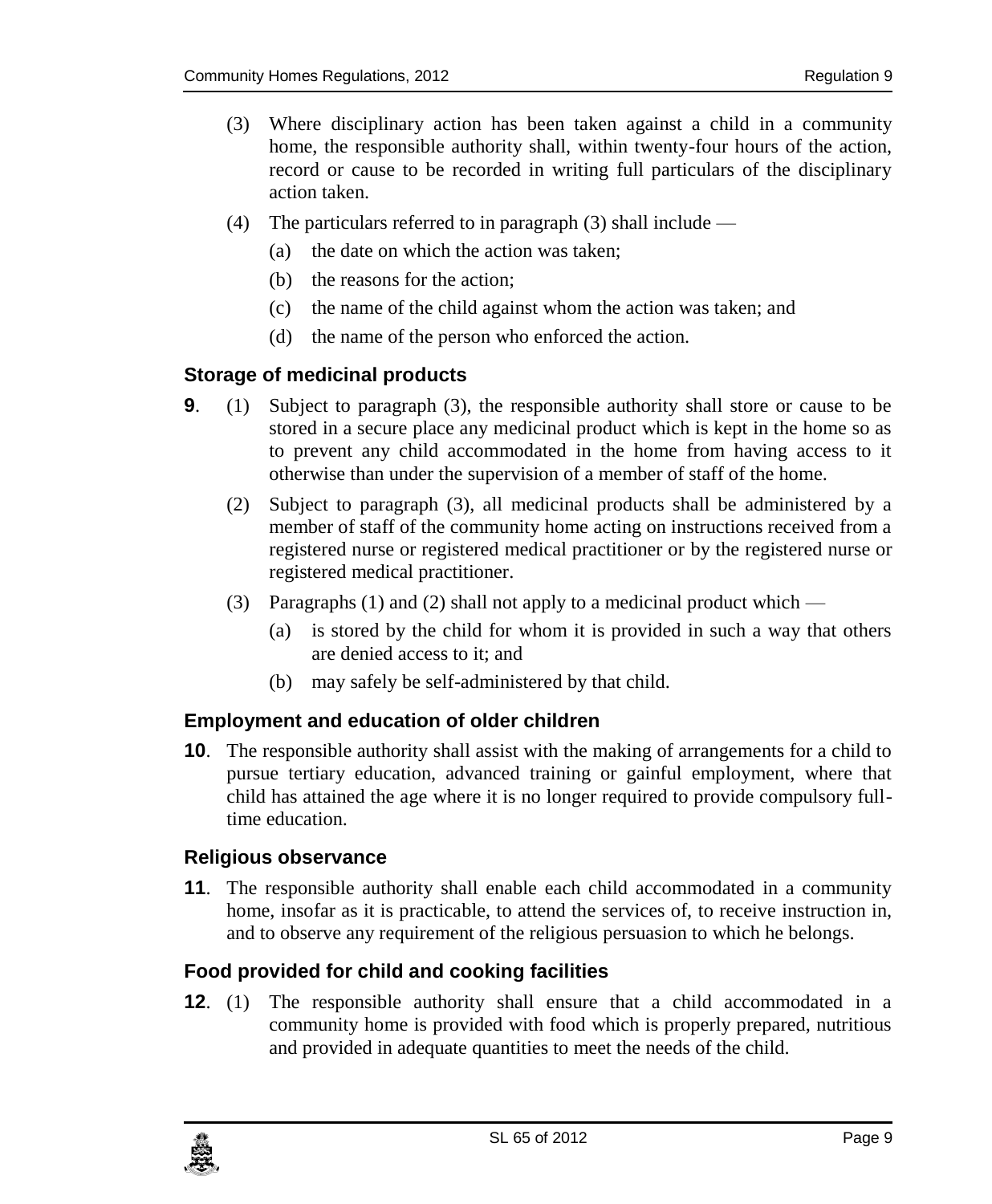- (2) The responsible authority shall, insofar as it is practicable, ensure that any special dietary need of a child accommodated in the home is satisfied.
- (3) The responsible authority shall provide within a home
	- (a) suitable and sufficient catering equipment, crockery and cutlery;
	- (b) proper facilities for the refrigeration and storage of food; and
	- (c) insofar as it is practicable, adequate facilities to allow children the option to prepare their own food.

### <span id="page-9-0"></span>**13. Purchase of clothes**

- **13.** (1) The responsible authority shall, insofar as it is practicable, enable each child accommodated in the home to purchase clothes according to his needs.
	- (2) The responsible authority shall, insofar as it is practicable, purchase clothes to meet the needs of a child, where that child, his parent or guardian is unable to purchase the clothes.

### <span id="page-9-1"></span>**14. Fire precautions**

- **14.** (1) The responsible authority shall ensure, before any child is accommodated in a community home and whenever there is a change in particulars during the period that child is accommodated, that the Chief Fire Officer is notified in writing of the following particulars —
	- (a) the location of the home;
	- (b) the number of children accommodated or to be accommodated in the home;
	- (c) the age range of the children accommodated or to be accommodated in the home; and
	- (d) whether any child accommodated or to be accommodated in the home suffers from a physical or mental disability.
	- (2) The responsible authority shall ensure that in respect of the home, adequate
		- (a) precautions are taken against the risk of fire;
		- (b) means of escape in the event of fire are provided;
		- (c) arrangements are made for detecting, containing and extinguishing a fire;
		- (d) arrangements are made for warning of an outbreak of a fire and for evacuation in the event of a fire; and
		- (e) fire fighting equipment is available.
	- (3) The responsible authority shall ensure that arrangements are made to familiarise the staff working and children accommodated in the home with the procedure to be followed in the event of a fire.

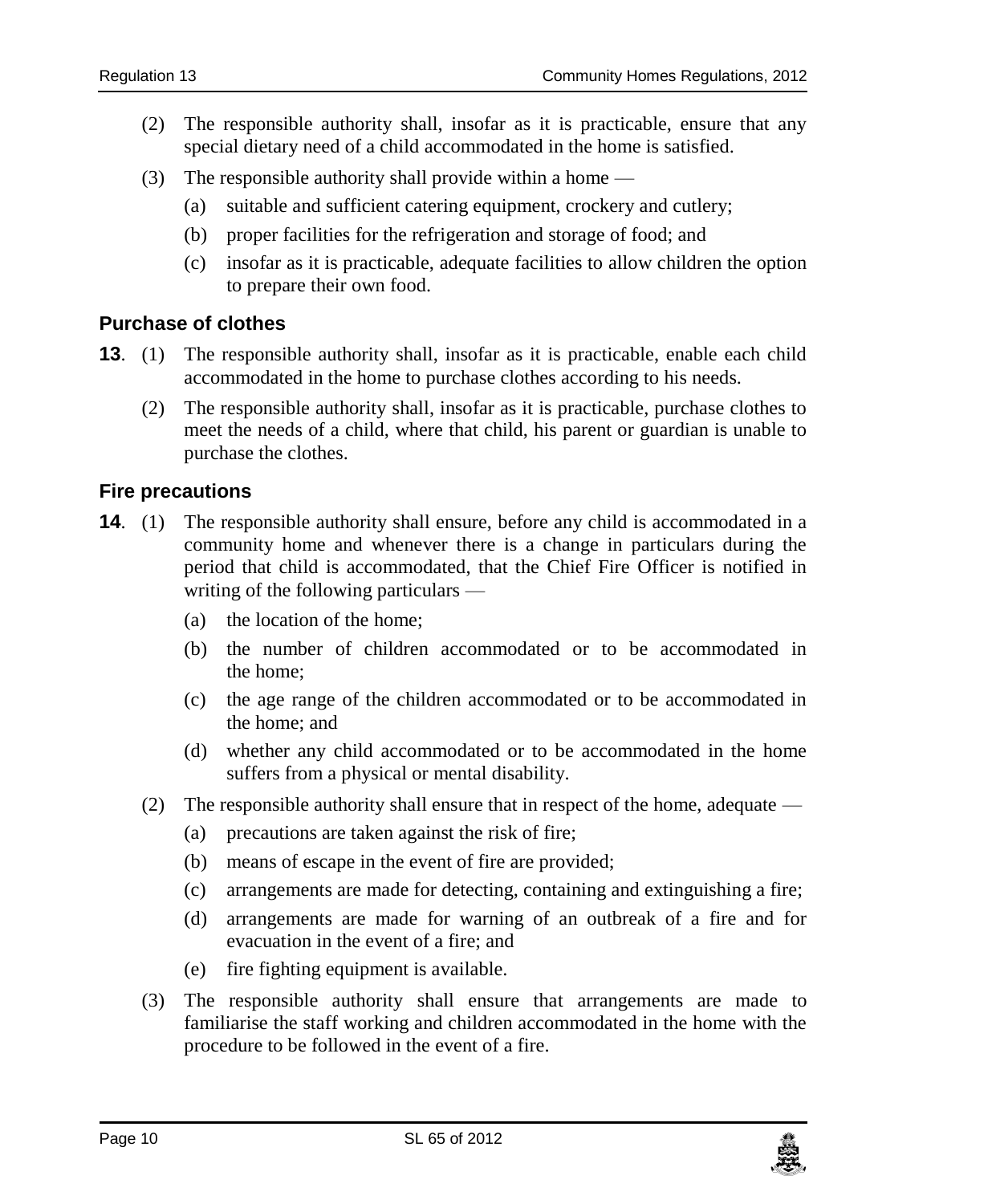- (4) The arrangements referred to in paragraph (3) shall include the evacuation procedure from the home, techniques of resuscitation and life saving methods.
- (5) The responsible authority shall establish a reporting system to ensure that reports on any outbreak of fire requiring an evacuation of children accommodated in the home is forwarded to it immediately.

# <span id="page-10-0"></span>**PART III - ADMINISTRATION OF COMMUNITY HOMES**

### <span id="page-10-1"></span>**15. Confidential records in relation to children in community homes**

- **15**. (1) The responsible authority shall arrange for the keeping in each community home, of a record in permanent form on each child accommodated and which, insofar as it is practicable, shall include the information specified in Schedule 2.
	- (2) The responsible authority shall keep the record mentioned in paragraph (1) securely and shall treat it as confidential subject only to —
		- (a) any provision under or by virtue of any Law under which access may be obtained or given to records and information concerning a child; or
		- (b) any court order, in respect of access to records and information concerning a child.
	- (3) The responsible authority shall retain the records mentioned in paragraph (1) for at least seventy-five years from the date of birth of the child to whom they relate or, if the child dies before attaining the age of eighteen, for a period of fifteen years from the date of his death.

### <span id="page-10-2"></span>**16. Access by guardians ad litem to records**

- **16**. The responsible authority shall, if requested, provide a guardian ad litem of a child with —
	- (a) access to all the records relating to the child in accordance with these Regulations; and
	- (b) copies of the records.

### <span id="page-10-3"></span>**17. Other records with respect to children in community homes**

- **17.** (1) The responsible authority shall keep in each community home the records specified in Schedule 3 and shall ensure that the details are kept current.
	- (2) The records referred to in paragraph (1) shall be retained for at least fifteen years, except for records of menus which shall be kept only for one year.

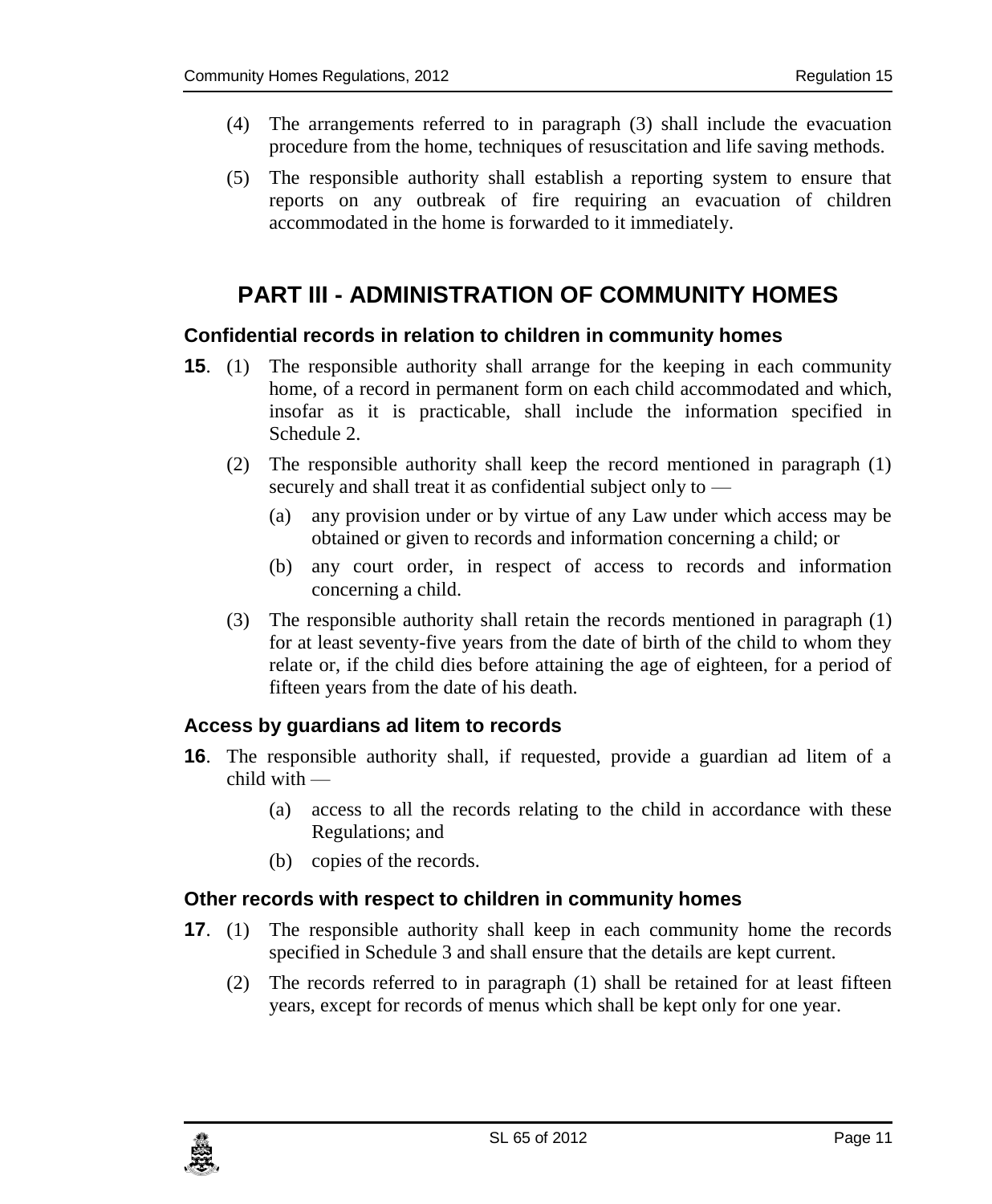### <span id="page-11-0"></span>**18. Availability of Regulations**

- **18**. The responsible authority shall keep a copy of these Regulations in the community home and make it available to —
	- (a) all staff;
	- (b) every child accommodated in the home;
	- (c) the parents or guardians of any child accommodated in the home; and
	- (d) any person with parental responsibility for a child accommodated in the home.

### <span id="page-11-1"></span>**19. Notification of significant events**

- **19.** (1) The responsible authority shall, insofar as it is practicable, immediately give notification of any of the events mentioned in paragraph  $(2)$  to —
	- (a) the parents of any child concerned;
	- (b) any person who has parental responsibility for a child in the home;
	- (c) any other person who has undertaken to meet any fees or expenses incurred in accommodating any child concerned at the home; and
	- (d) in respect of the event mentioned in paragraph  $(2)(c)$ , a police officer.
	- (2) The events referred to in paragraph  $(1)$  are
		- (a) the death of a child accommodated at the home;
		- (b) any conduct on the part of a member of staff of the home which, in the opinion of the Department is not, or as the case may be, would not be appropriate for a person employed in work involving children;
		- (c) the suffering of serious harm by a child accommodated at the home;
		- (d) any serious accident involving a child accommodated at the home;
		- (e) any serious illness of a child accommodated at the home; and
		- (f) the outbreak in the home of any notifiable infectious disease to which the *Public Health Law* (*2002 Revision*), or Regulations made under that Law, applies.
	- (3) Any notification given with respect to the death of a child shall contain all available details as to the circumstances.

### <span id="page-11-2"></span>**20. Absence of a child without authority**

- **20.** (1) The responsible authority shall stipulate and cause to be recorded in writing the procedure to be followed when any child accommodated in a community home leaves the facility without permission.
	- (2) The responsible authority shall ensure that the procedure mentioned in paragraph (1) is brought to the attention of the children accommodated in the home and all staff members in the home.

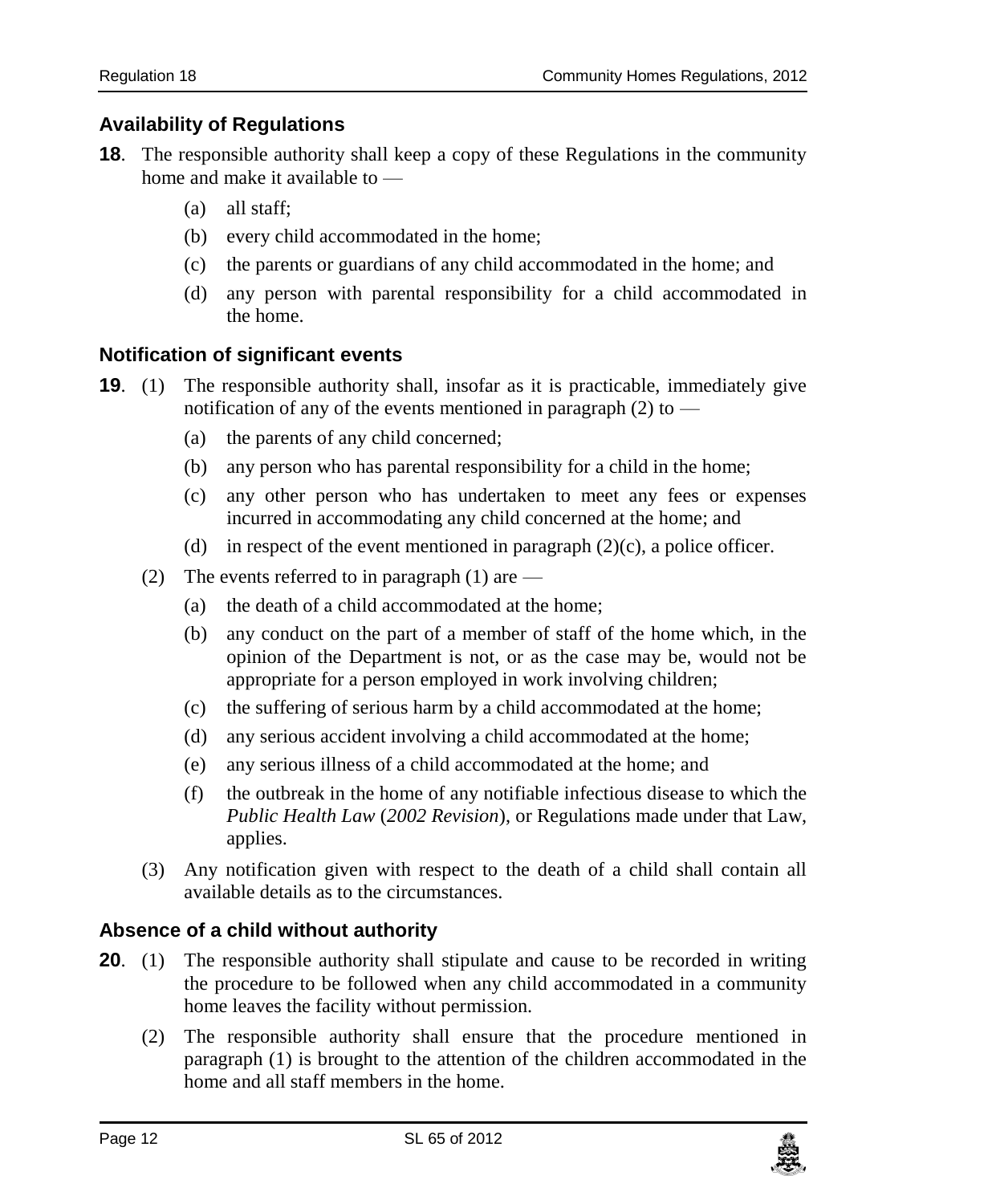### <span id="page-12-0"></span>**21. Absence of the person in charge**

- **21**. (1) Subject to paragraph (2), a person in charge of a community home who proposes to be absent from the home for a continuous period of four weeks or more shall give written notice of that intention to the responsible authority at least four weeks before commencement of his absence.
	- (2) The responsible authority may accept a shorter notice where the circumstances make it impracticable to provide the period of notice mentioned in paragraph (1).
	- (3) Where paragraph (1) applies, the person in charge of a community home shall inform the responsible authority at least seven days before the beginning of the absence of —
		- (a) its occurrence and anticipated duration;
		- (b) the reason for it;
		- (c) the number of children accommodated in the home when the information is given;
		- (d) the arrangements which have been made for the supervision of the home; and
		- (e) the name, address and qualifications of the person who will be in charge of the home.
	- (4) Where the responsible authority is a manager, he shall notify the Department within seven days of the return of the person in charge or the appointment of some other person in his place.

### <span id="page-12-1"></span>**22. Visiting of community homes**

<span id="page-12-2"></span>**22**. An officer of the Department shall visit the home once a month and submit a written report to the Department on the management of the home.

## **PART IV - COMMUNITY HOMES**

### <span id="page-12-3"></span>**23. Directions by Governor in Cabinet**

- **23**. The Governor in Cabinet may give directions requiring
	- (a) the Department in circumstances where it is providing, managing, equipping or maintaining a home; or
	- (b) the voluntary organisation by which an assisted community home is provided,

to accommodate in the home, a child for whom no place is made available or to take such action in relation to a child accommodated in the home as may be specified in the directions.

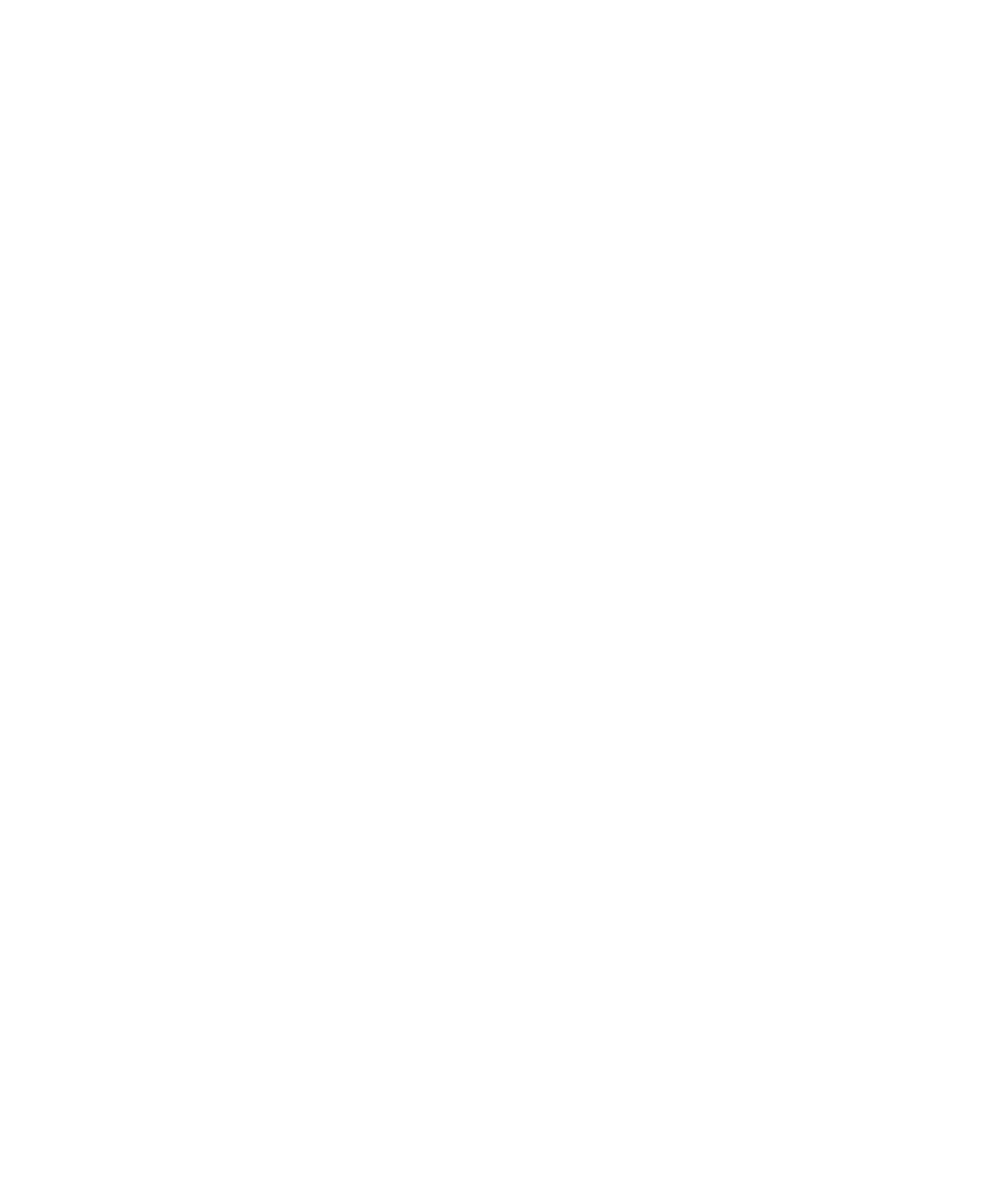# <span id="page-14-0"></span>**SCHEDULE 1**

### (Regulations 4 and 5(2))

# <span id="page-14-1"></span>**STATEMENT TO BE KEPT RELATING TO COMMUNITY HOMES PART I**

### *Particulars to be included in statement*

- <span id="page-14-2"></span>1. The purpose for which the community home is established and the objectives to be attained with regard to children accommodated in the home.
- 2. The name and address of the person in charge of the community home.
- 3. The following details about the children for whom it is intended that accommodation should be provided-
	- (a) age range;
	- (b) sex; and
	- (c) the number of children.
- 4. Whether a child is selected by reference to criteria other than age or sex and if so, those criteria.
- 5. The organisational structure of the community home.
- 6. The number of staff employed in the community home.
- 7. The qualification and experience of the persons in charge of the community home, including all staff members.
- 8. The facilities and services to be provided within the community home.
- 9. The arrangements made to protect and promote the health of the children.
- 10. The fire precautions and associated emergency procedures.
- 11. The arrangements made for religious observance by any child.
- 12. The arrangements made for contact between a child and his parents, a person who has parental responsibility for the child, relatives or friends.
- 13. The disciplinary measures in place.
- 14. The procedure for dealing with any unauthorised absence of a child from the home.
- 15. The arrangements for dealing with complaints against persons in the home.
- 16. The arrangements for the education of any child in the home.
- 17. The arrangements for continuing staff training and development.
- 18. The organisational structure of the home.

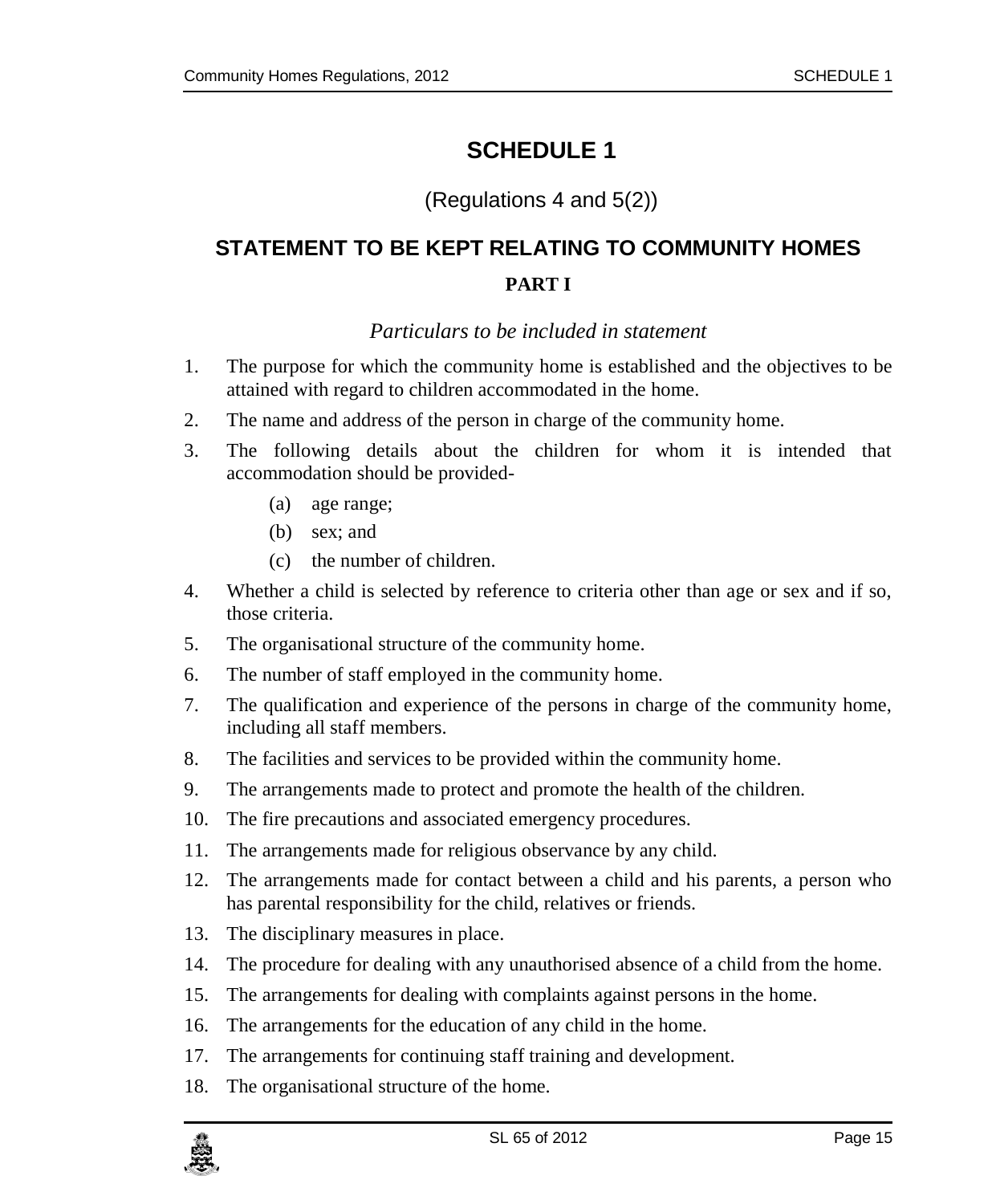- 19. The ratio of children accommodated to staff employed.
- 20. The arrangements for dealing with reviews under section 28 of the Law of the cases of every child.

#### **PART II**

### *Persons to whom statement is to be made available for inspection*

- <span id="page-15-0"></span>1. The person in charge of the community home.
- 2. The staff of the community home.
- 3. The children accommodated in the community home.
- 4. The parent of any child accommodated in the community home.
- 5. Any person who is not a parent of a child accommodated in the community home, but who has parental responsibility for such a child.
- 6. The Department.

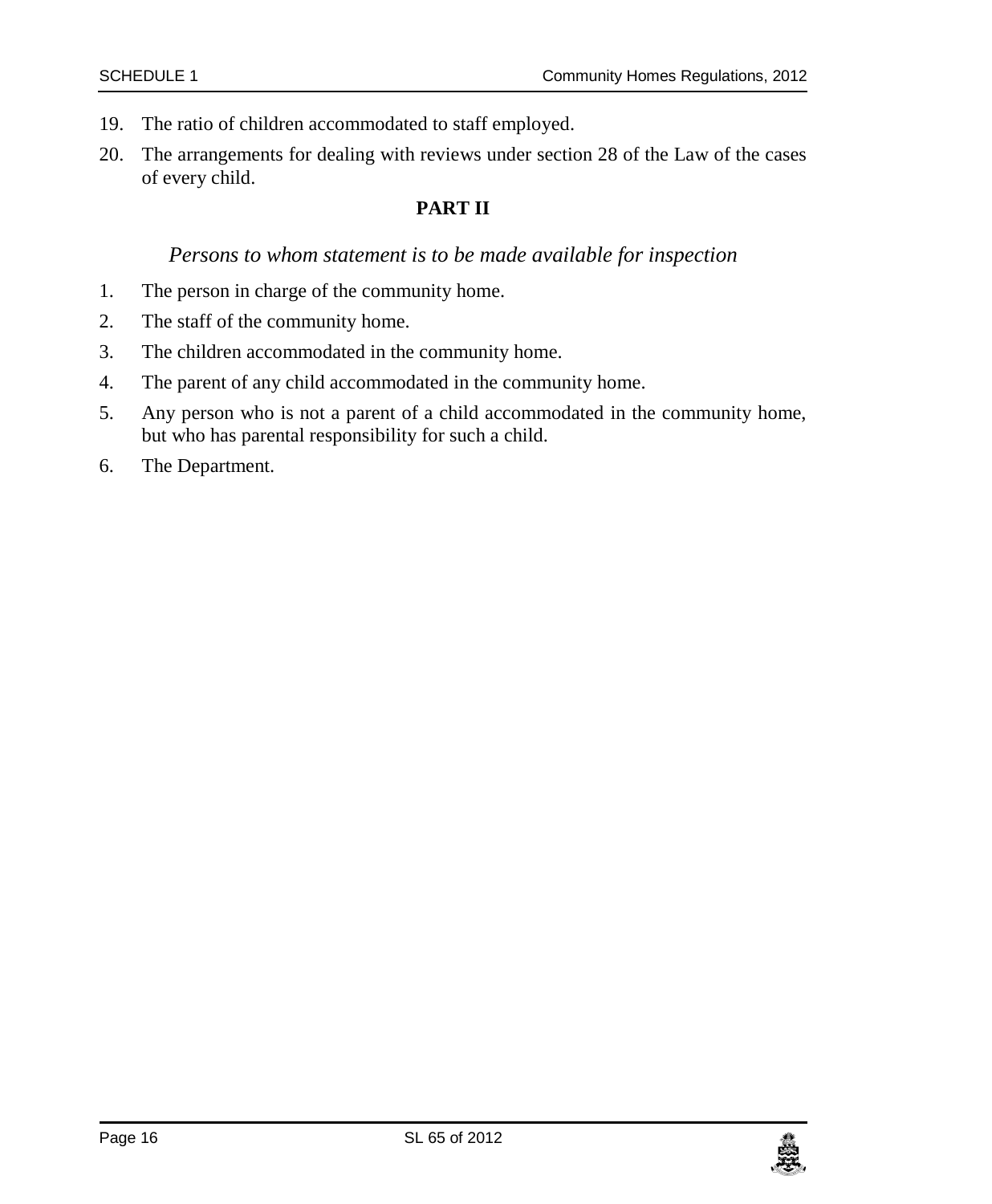# **SCHEDULE 2**

## (Regulation 15(1))

## <span id="page-16-1"></span><span id="page-16-0"></span>**INFORMATION TO BE INCLUDED IN CONFIDENTIAL RECORDS CONCERNING CHILDREN IN COMMUNITY HOMES**

- 1. The child's name and any name by which the child has previously been known other than a name used by the child prior to adoption.
- 2. The child's sex and date of birth.
- 3. The child's religious persuasion, if any.
- 4. A description of the child's racial origin, cultural and linguistic background.
- 5. The living arrangements of the child before being placed in the community home.
- 6. The person under whose authority the child is provided with care and accommodation in the home and any Law which authorises its provision.
- 7. The name, address, telephone number and the religious persuasion, if any, of-
	- (a) the child's parents; or
	- (b) any person who has parental responsibility for him.
- 8. The name, address and telephone number of any social worker assigned to the child by the Department.
- 9. The date and circumstances of any absence of the child from the home.
- 10. The date and circumstances of any visit to the child whilst in the home by any of the persons referred to in regulation 8(2)(d).
- 11. A copy of any statement of special educational needs maintained in relation to the child.
- 12. The name and address of any educational institution attended by the child and of any employer of the child.
- 13. Every school report received by the child while accommodated in the home.
- 14. The date and circumstances of any disciplinary measures imposed against the child.
- 15. Any special dietary or health needs of the child.
- 16. Arrangements for, including any restrictions on, contact between the child and-
	- (a) his parents; or
	- (b) any person who has parental responsibility for him.
- 17. The date and result of any review of the child's case.

18. The name and address of the medical practitioner with whom the child is registered.

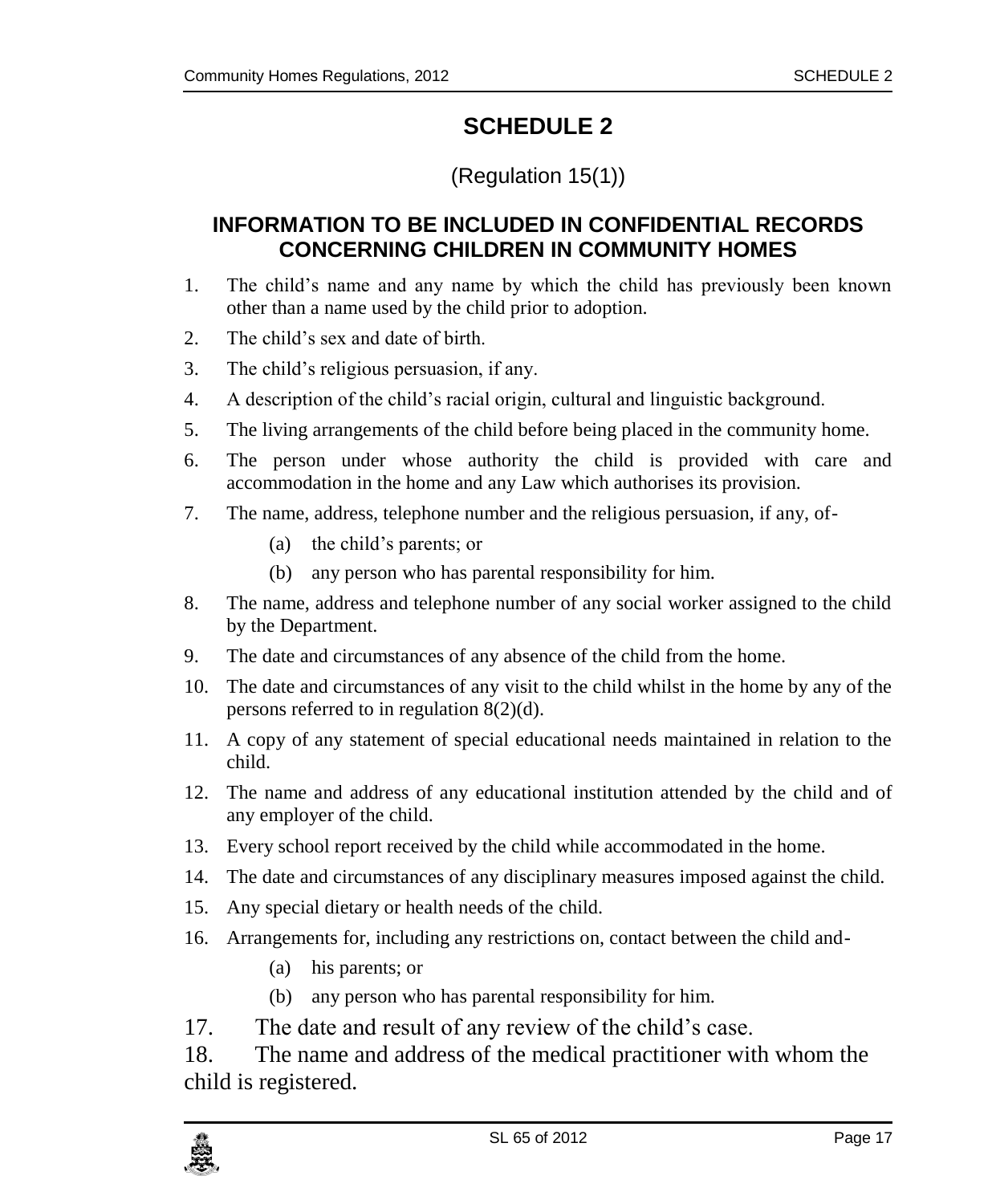- 19. Details of any accident involving the child.
- 20. Details of any immunisation, illness, allergy or medical examination of the child and of any dental need of the child.
- 21. Details of any health examination or development test conducted with respect to the child at or in connection with his school.
- 22. Details of all medicinal products taken by the child while in the home and by whom they were administered, including those which the child is permitted to administer to himself.
- 23. The date on which-
	- (a) any money or valuables are deposited by or on behalf of a child for safekeeping;
	- (b) such money is withdrawn; and
	- (c) any valuables are returned.
- 24. The arrangements for accommodation of the child when his accommodation in the community home ceases.

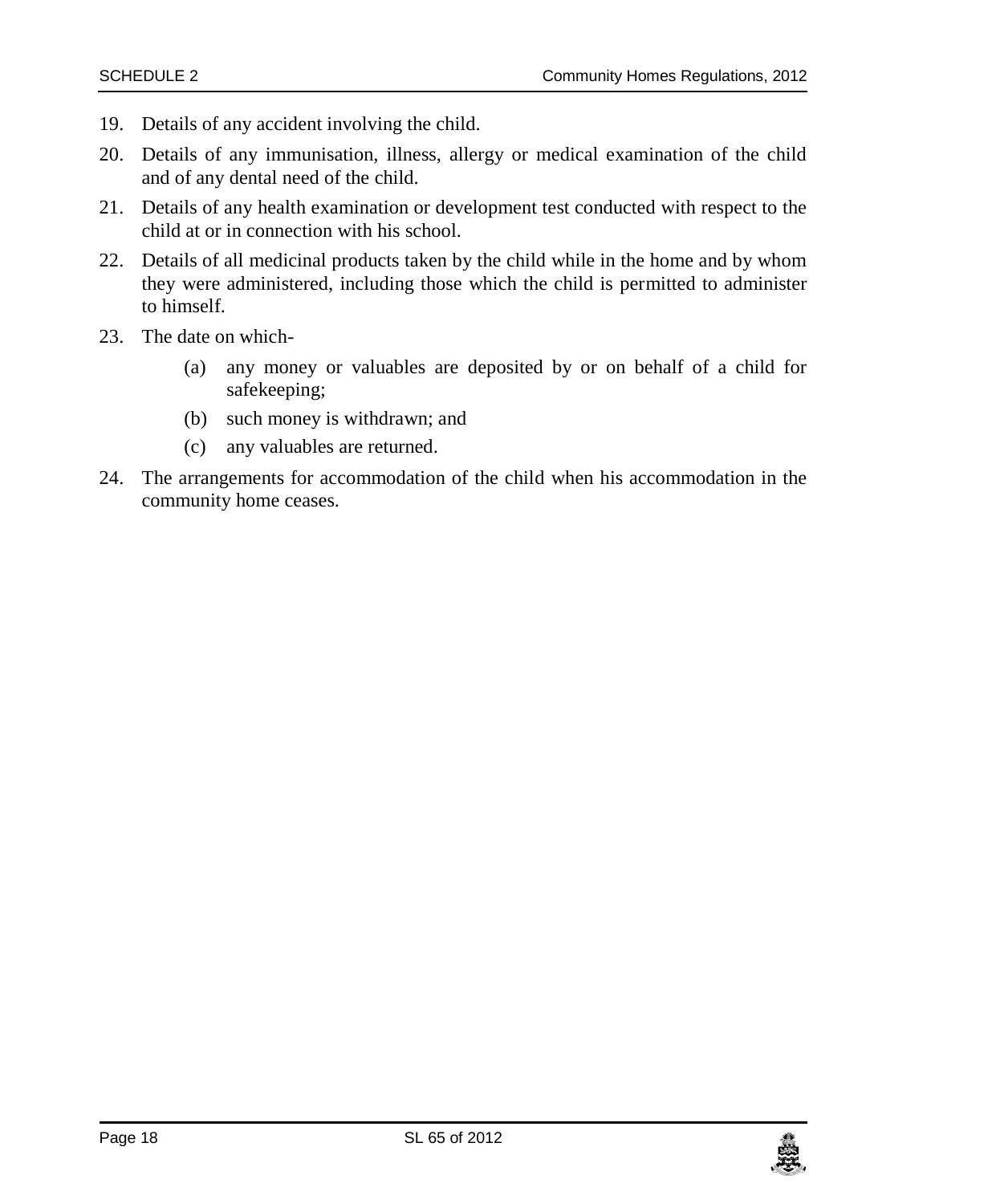# **SCHEDULE 3**

# (Regulation 17(1))

### <span id="page-18-1"></span><span id="page-18-0"></span>**INFORMATION TO BE INCLUDED IN OTHER CONFIDENTIAL RECORDS CONCERNING CHILDREN IN COMMUNITY HOMES**

- 1. A record showing-
	- (a) the date on which each child was first accommodated in the community home;
	- (b) the date on which a child ceased to be accommodated in the community home;
	- (c) where each child came from before he commenced occupancy of the community home;
	- (d) the new accommodation of each child who has ceased to be accommodated in the community home;
	- (e) the identity of the officer in the Department responsible for the child being placed in the community home; and
	- (f) which, if any, child accommodated in the community home was being looked after, or in the care of, any other home or facility providing child care.
- 2. A record showing-
	- (a) the full name;
	- (b) the sex;
	- (c) the date of birth;
	- (d) the qualifications relevant to and experience of work involving children,

of every person who-

- (i) is employed at the community home;
- (ii) works at the home; or
- (iii) is intended, by the responsible authority, to work at the home; and
- (e) whether such persons work at the home full-time or part-time, whether paid or not and, if part-time, the average number of hours worked per week and whether or not they reside at the home or intend to do so.
- 3. A record of all persons resident at the community home, other than the persons mentioned in paragraph 2 of this Schedule and the children accommodated in the home.
- 4. A record of accidents occurring in the home.